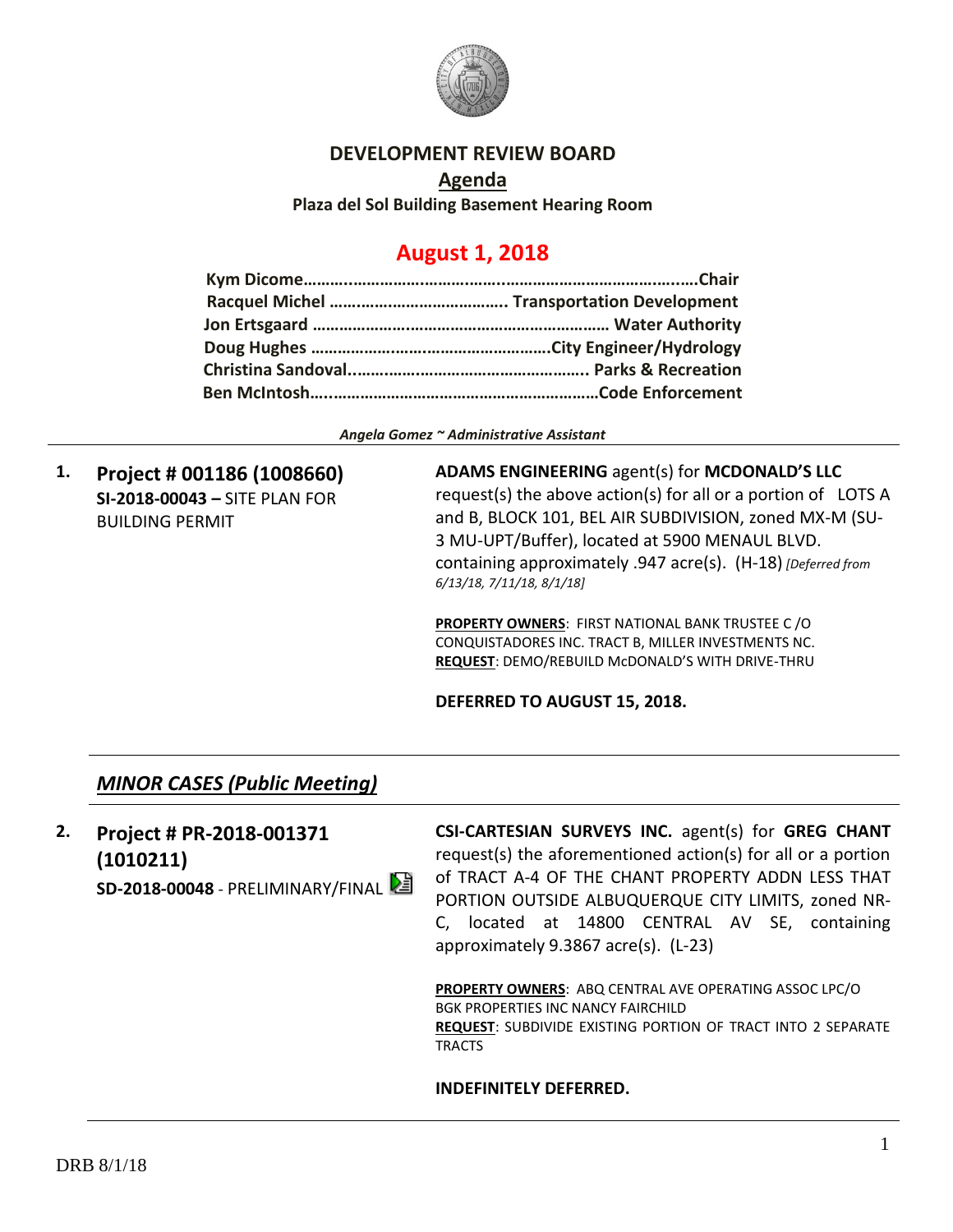**3. Project # PR-2018-001395 (1009532) SD-2018-00046** – PRELIMINARY/FINAL PLAT

**DUFF WESTBROOK AND CECILY COLBERT** request(s) the aforementioned action(s) for all or a portion of LOT 1, LANDS OF LIPMAN-TRAVER, BEING A REPLAT OF TRACTS 63-B AND 65, TRACTS 67-B AND 67-A-2, 67-C-2 AND 67-D AS SHOWN ON MIDDLE RIO GRANDE CONSERVANCY DISTRICT MAP NO. 31, zoned R-A, containing approximately 0.6002 acre(s). (F-13)

**PROPERTY OWNERS**: WESTBROOK DUFF & COLBERT CECILY **REQUEST**: CONSOLIDATION OF 4 EXISTING LOTS INTO 1 NEW LOT

**INDEFINITELY DEFERRED.**

### *SKETCH PLAT*

**4. Project # PR-2018-001372 (1011435) PS-2018-00008**- SKETCH PLAT **CSI-CARTESIAN SURVEYS INC.** agent(s) for **JONATHAN ARAGON** request(s) the aforementioned action(s) for all or a portion of PARCEL A-1-B, FINELAND DEVELOPMENT, zoned MX-L, located near McMAHON BLVD NW between FINELAND DR. NW and UNSER BLVD NW, containing approximately 2.6847 acre(s). (A-11) **PROPERTY OWNERS**: JACK CLIFFORD C/O McMAHON TENANCY IN COMMON **REQUEST**: SUBDIVIDE EXISITING PARCEL INTO 2 SEPARATE PARCELS AND GRANT EASEMENT **THE SKETCH PLAT WAS REVIEWED AND COMMENTS WERE PROVIDED. 5. Project # PR-2018-001374 PS-2018-00009**- SKETCH PLAT **ARCH + LAND USE CONSULTANTS** agent(s) for **LARRY GURULE** request(s) the aforementioned action(s) for all or a portion of TRACTS 214-A-2 AND 215-B, MRGCD MAP 41 and LOT 1, TORREON SUBD, zoned R-1A, containing approximately 0.38 acre(s). (L-14) **PROPERTY OWNERS**: GURULE LARRY P. and OROZCO VICTOR M **REQUEST**: SUBDIVIDE 2 EXISTING LOTS INTO 3 NEW LOTS **THE SKETCH PLAT WAS REVIEWED AND COMMENTS WERE PROVIDED.**